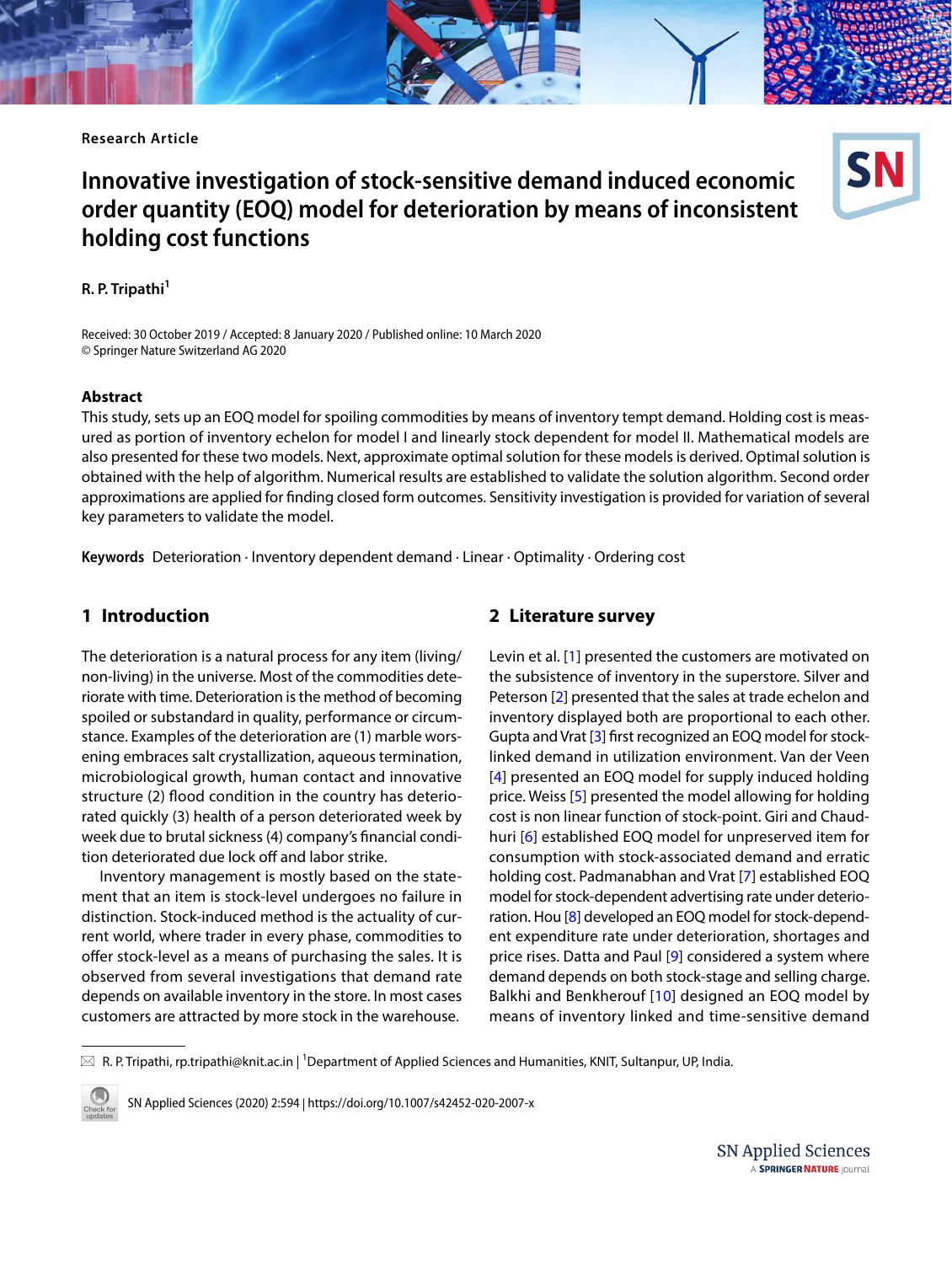rates for fading objects. Teng et al. [[11](#page-7-10)] recognized a model to allow in favor of (1) a non-ending inventory (2) the inventory capacity is limited (3) the objective is proft maximization and (4) constant deterioration. Yang [[12](#page-7-11)] considered an inventory model under inventory-stimulated demand with shortages. Wu et al. [[13](#page-7-12)] pointed out a most favorable order size for non-instant deteriorating foodstufs for stock-induced demand and fractional backlogging. Soni and Shah [[14](#page-7-13)] developed a model to establish inventory policy for seller where demand rate is incompletely stable and dependent on stock under progressive credit periods to resolve account. Sicilia et al. [[15](#page-7-14)] considered a deterministic EOQ model for worsening item with time changeable demand and allowable shortages. Other parallel research work in this direction are by Goh [\[16\]](#page-7-15), Chung and Tsai [[17](#page-7-16)], Modarres and Taimury [[18](#page-7-17)], Rabbani et al. [[19\]](#page-7-18), Manna and Chaudhuri [\[20\]](#page-7-19), Donaldson et al. [[21](#page-7-20)], Ritchie [[22](#page-7-21)], etc.

Khanra et al. [[23](#page-7-22)] designed an EOQ model with variable demand for weakening substances and trade credits. Teng et al. [[24](#page-7-23)] presented a model for non-diminishing time induced demand under permitted delay in payments. Tripathi et al. [[25\]](#page-7-24) addressed an EOQ model for failing commodities with stock-linked demand.

In many corporations deterioration of commodities is a genuine problem. Deteriorating inventory administration is one of numerous critical concern that supply chain members are facing since a number of past years. In most of the EOQ models in the literature, rate of weakening of commodities is sighted as an exogenous unpredictable, which is not subject to have power over. In factual market some foodstuff like; green vegetables, fruits, explosive liquids and others loss their originality constantly due to spoilage etc. Deterioration plays a crucial role in all type of business transactions. Maintenance of deteriorating items in its original shape is a big challenge for retailer as well as customer. The majority of items in the world go down over time. Ghare and Schrader [[26](#page-7-25)] established an EOQ model with exponentially decomposing inventory. Tripathi [[27](#page-7-26)] presented an EOQ model in favor of weakening items with linearly increasing demand. Hariga [[28](#page-7-27)] established inventory models for deteriorating objects with increasing demand outline. Dye [[29](#page-7-28)] considered the consequence of skill outlay on refrigeration to get better proft for deteriorating goods. Sarkar et al. [[30](#page-7-29)], Wu et al. [[31](#page-7-30)], Wang et al. [[32](#page-7-31)], Wu et al. [[33](#page-7-32)], Tripathi and Uniyal [\[34](#page-7-33)], Tripathi and Shweta [\[35\]](#page-7-34) etc. developed EOQ models for desertion objects.

The purpose of this effort is to diminish total inventory cost for diferent holding costs. The results of this research work are expected to help the practitioners for such product while considering the item by means of stock-sensitive demand. Remaining of the paper is planned as follows: Notations and assumption are used in the model are mentioned in Sect. [2.](#page-0-0) Mathematical formulation is conversed in Sect. [3](#page-1-0) followed by optimal solution. Solution algorithm and numerical example are discussed in Sects. [4](#page-1-1) and [5](#page-3-0) respectively. In Sect. [6](#page-5-0) sensitivity analysis is detailed. Conclusion and future research directives are given in Sect. [7](#page-5-1).

## <span id="page-1-0"></span>**3 Notations and assumptions**

Following notations are used throughout the manuscript:

### **3.1 Notations**

- *K* Ordering cost/order
- *c* Cost of item/unit
- *R* Demand rate
- *h* Holding cost parameter
- *q*(*t*) Inventory point at time '*t*'
- *θ* Deterioration rate and, *0*≤*θ*≤1
- *Q* Order quantity
- *T* Cycle time
- *HC* Holding cost
- *CD* Cost of deterioration
- *TRC* Total relevant cost/cycle

### **3.2 Assumptions**

In addition following assumptions are made to build up the model proposed in the manuscript:

- Cost of item is independent with the size.
- Lead time is negligible.
- There are instantaneous replenishments.
- All cycles are alike.
- Demand rate is stock-dependent i.e. *R*=*α* +*βq*(*t*), *α*>0 consumption rate and *β* is stock-dependent constraint
- Deterioration rate is invariable.
- Holding cost is linked with non-linear inventory linked for model I
- Rate of change of holding cost function is linearly stock-dependent for model II

# <span id="page-1-1"></span>**4 Mathematical formulation**

At opening of every cycle, the level of inventory decreases due to customer's requirement. Inventory depleted due to demand and deterioration and becomes zero at the end of cycle time. Inventory level *q*(*t*) is represented by subsequent diferential equation (Fig. [1\)](#page-2-0).

A SPRINGER NATURE journal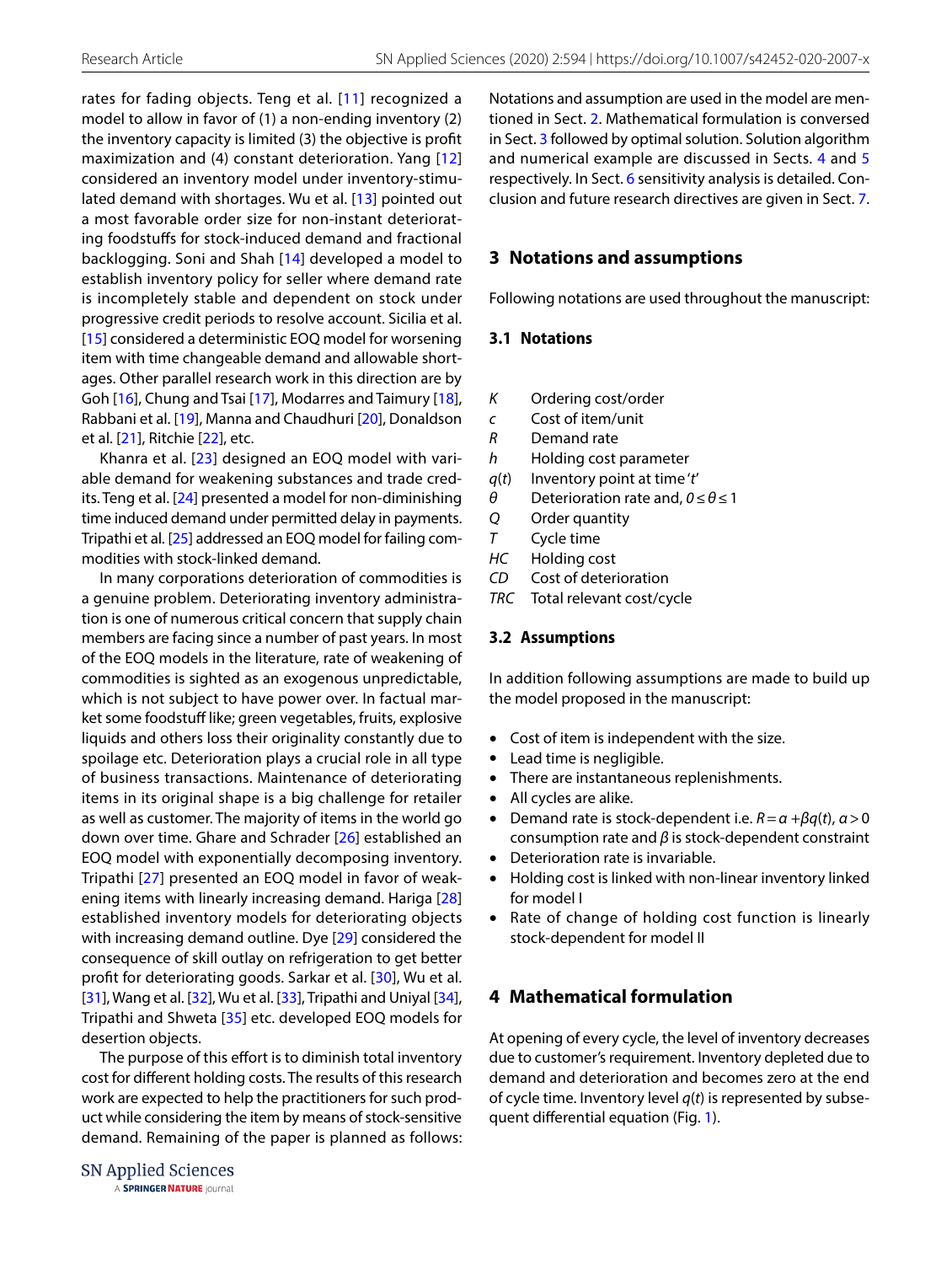

<span id="page-2-0"></span>**Fig. 1** *I*(*t*) versus time *t*

$$
\frac{d\{q(t)\}}{dt} + \theta q(t) = -R, \quad 0 \le t \le T
$$
 (1)

Cost of deterioration during [*0*, *T*] is:

$$
DC = c \left[ Q - \int_{0}^{T} \{ \alpha + \beta q(t) \} dt \right]
$$
  
=  $c \left\{ Q - \frac{\alpha \theta T}{\theta + \beta} - \beta \left( Q + \frac{\alpha}{\theta + \beta} \right) \left( \frac{1 - e^{-(\theta + \beta)T}}{\theta + \beta} \right) \right\}$ <sub>(6)</sub>

<span id="page-2-1"></span>Taking second order approximation for exponential term, Eq. ([6](#page-2-1)), becomes

$$
DC = c \left\{ Q - (\alpha + \beta Q)T + \frac{\beta T^2}{2} (\alpha + (\theta + \beta)Q) \right\}
$$
 (7)

Therefore, total relevant cost/cycle:

<span id="page-2-5"></span> $TRC = (ordering cost + holding cost + cost of determination)/T$ 

$$
= \frac{1}{T}\left[K + \frac{hQ^{n+1}}{n+1} + c\left\{Q - (\alpha + \beta Q)T + \frac{\beta T^2}{2}(\alpha + (\theta + \beta)Q)\right\}\right]
$$
(8)

<span id="page-2-8"></span><span id="page-2-3"></span>Using Eqs. [\(4](#page-2-2)), [\(8](#page-2-3)) becomes

$$
TRC = \frac{2Ka^2}{Q\{2\alpha - (\theta + \beta)Q\}} + \frac{2ha^2Q^n}{(n+1)\{2\alpha - (\theta + \beta)Q\}} + \frac{2c\alpha^2}{\{2\alpha - (\theta + \beta)Q\}} - c(\alpha + \beta Q)
$$
  
+ 
$$
\frac{c\beta Q\{2\alpha - (\theta + \beta)Q\}\{\alpha + (\theta + \beta)Q\}}{4\alpha^2}.
$$
 (9)

With condition  $q(0) = Q$ . Solution of Eq. [\(1](#page-2-5)) is given by:

$$
q(t) = \left(Q + \frac{\alpha}{\theta + \beta}\right)e^{-(\theta + \beta)t} - \frac{\alpha}{\theta + \beta}
$$
 (2)

Using *q*(*T*)=0, Eq. ([2\)](#page-2-6), becomes:

$$
T = \frac{1}{\theta + \beta} \log \left\{ 1 + \frac{(\theta + \beta)Q}{\alpha} \right\}
$$
 (3)

Taking second order approximation of logarithm, ([3](#page-2-7)), reduces to:

$$
T = \frac{Q}{2\alpha^2} \{ 2\alpha - (\theta + \beta)Q \}
$$
 (4)

#### **4.1 Model I: non linear inventory induced holding cost**

In this present model, it is presumed that holding cost for an amount  $dq(t)$  of the product up to time '*t*' is  $h\{q(t)\}^n dq(t)$ , where '*n*' is any positive integer and greater than one. Thus

$$
HC = \int_{0}^{Q} h\{q(t)\}^{n} dq(t) = \frac{hQ^{n+1}}{n+1}
$$
 (5)

#### **4.2 Model II: linear inventory—induced holding cost**

<span id="page-2-6"></span>In this case, holding cost rate is considered linearly-inventory dependent:

<span id="page-2-7"></span>
$$
\frac{d(HC)}{dt} = h\{\alpha + \beta l(t)\}\tag{10}
$$

Holding cost (HC) is obtained by integrating (10) with limit '*t*' from *t*=0 to *T*, (level of inventory decreases with time), then

<span id="page-2-2"></span>
$$
HC = h\alpha T + \frac{h\beta}{(\theta + \beta)} \left\{ \left( Q + \frac{\alpha}{\theta + \beta} \right) \left( 1 - e^{-(\theta + \beta)T} \right) - \alpha T \right\}
$$

$$
= \frac{h}{(\theta + \beta)} \left\{ \alpha \theta T + \beta \left( Q + \frac{\alpha}{\theta + \beta} \right) \left( 1 - e^{-(\theta + \beta)T} \right) \right\}
$$

$$
TRC = \frac{1}{T} \left[ K + \frac{h}{(\theta + \beta)} \left\{ \alpha \theta T + \beta \left( Q + \frac{\alpha}{\theta + \beta} \right) \left( 1 - e^{-(\theta + \beta)T} \right) \right\}
$$

$$
+ c \left\{ Q - \frac{\alpha \theta T}{\theta + \beta} - \beta \left( Q + \frac{\alpha}{\theta + \beta} \right) \left( \frac{1 - e^{-(\theta + \beta)T}}{\theta + \beta} \right) \right\}
$$

Second order approximations have been used for exponential terms on the right hand side of [\(12\)](#page-2-4), it becomes (12)

 $+ c$ 

**SN Applied Sciences** A SPRINGER NATURE journal

<span id="page-2-4"></span> $\theta + \beta$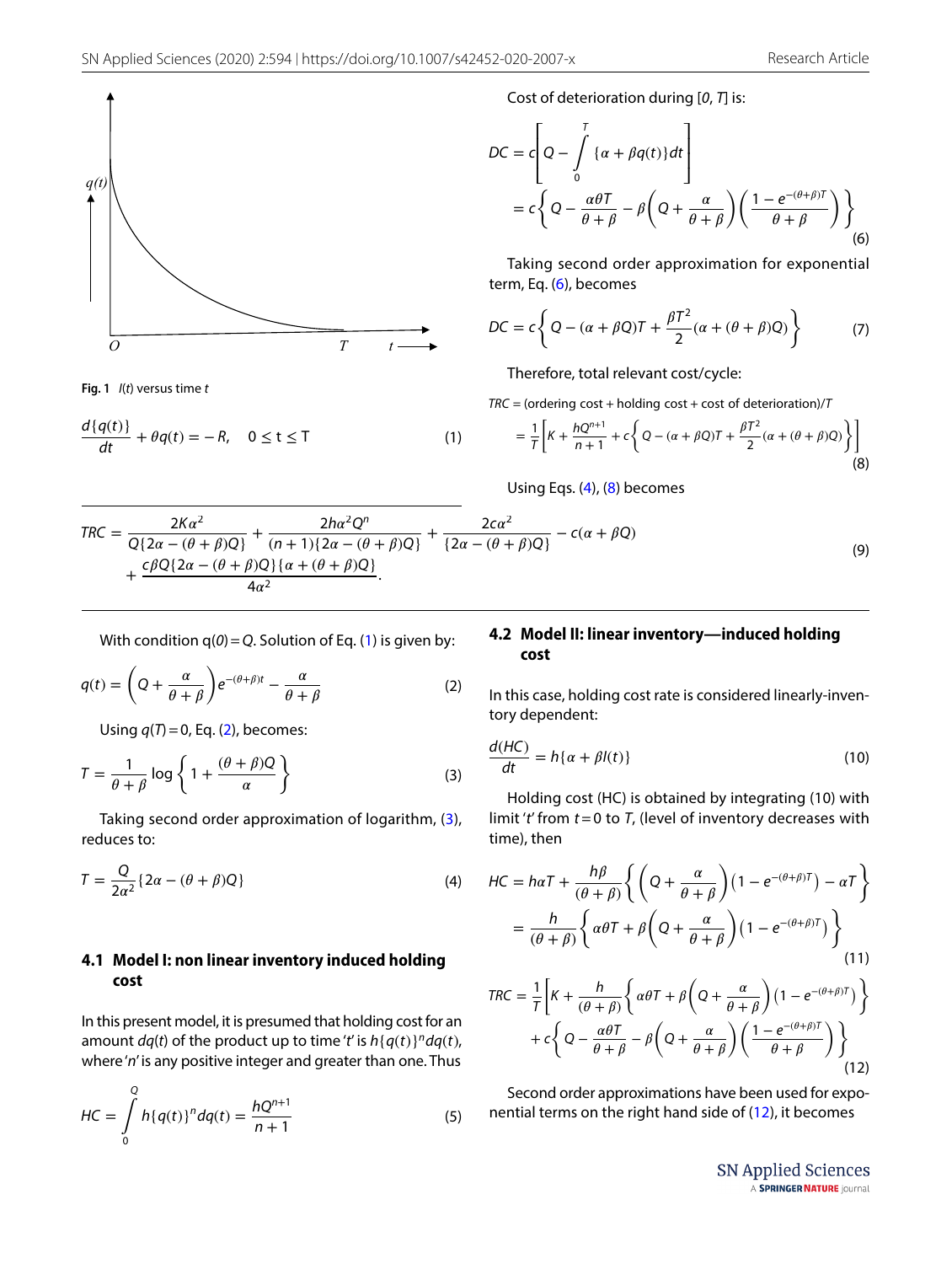$$
TRC = \frac{1}{T} \left[ K + hT \left\{ \alpha + \beta Q - \frac{\beta T}{2} (\alpha + (\theta + \beta) Q) \right\} + c \left\{ Q - (\alpha + \beta Q)T + \frac{\beta T^2}{2} (\alpha + (\theta + \beta) Q) \right\} \right]
$$
(13)

<span id="page-3-3"></span><span id="page-3-1"></span>Using Eqs. ([4](#page-2-2)), [\(13](#page-3-1)) reduces to

$$
TRC = \frac{2Ka^2}{Q\{2\alpha - (\theta + \beta)Q\}} + (h - c)(\alpha + \beta Q) + \frac{(h - c)\beta Q\{2\alpha - (\theta + \beta)Q\}\{\alpha + (\theta + \beta)Q\}}{4\alpha^2} + \frac{2c\alpha^2}{\{2\alpha - (\theta + \beta)Q\}}
$$
(14)

# <span id="page-3-0"></span>**5 Optimal solution for models I and II**

### **5.1 Model I**

Right hand side of ([9](#page-2-8)) is a function of '*Q*', optimal value of  $Q = Q^*$ , is obtained by solving  $\frac{d(TRC)}{dQ} = 0$ , which minimizes *TRC*. Diferentiating ([9](#page-2-8)) w.r.t. '*Q*', twice, it becomes

$$
\frac{d(TRC)}{dQ} = -\frac{4K\alpha^2 \{\alpha - (\theta + \beta)Q\}}{Q^2 \{2\alpha - (\theta + \beta)Q\}^2} + \frac{2h\alpha^2 Q^{n-1} \{2n\alpha - (n-1)(\theta + \beta)Q\}}{(n+1)\{2\alpha - (\theta + \beta)Q\}^2} + \frac{2c\alpha^2 (\theta + \beta)}{\{2\alpha - (\theta + \beta)Q\}^2} - \frac{c\beta}{4\alpha^2} \{2\alpha^2 + 2\alpha(\theta + \beta) - 3(\theta + \beta)^2 Q^2\}
$$
\n(15)

and (see Fig. [2](#page-3-2))

$$
\frac{d^{2}(TRC)}{dQ^{2}} = \frac{4Ka^{2}[4\alpha^{2} - 3(\theta + \beta)Q\{2\alpha - (\theta + \beta)Q\}]^{3}}{Q^{3}\{2\alpha - (\theta + \beta)Q\}^{3}}
$$
  
+ 
$$
\frac{2h\alpha^{2}Q^{n-2}[n(n-1)\{2\alpha - (\theta + \beta)Q\}^{2} + 2(\theta + \beta)Q\{2n\alpha - (n-1)(\theta + \beta)Q\}]^{3}}{(n+1)\{2\alpha - (\theta + \beta)Q\}^{3}}
$$
(16)  
+ 
$$
\frac{4c\alpha^{2}(\theta + \beta)^{2}}{\{2\alpha - (\theta + \beta)Q\}^{3}} + \frac{3c\beta(\theta + \beta)^{2}Q}{2\alpha^{2}} > 0
$$



<span id="page-3-2"></span>

<span id="page-3-4"></span>

**SN Applied Sciences** A SPRINGER NATURE journal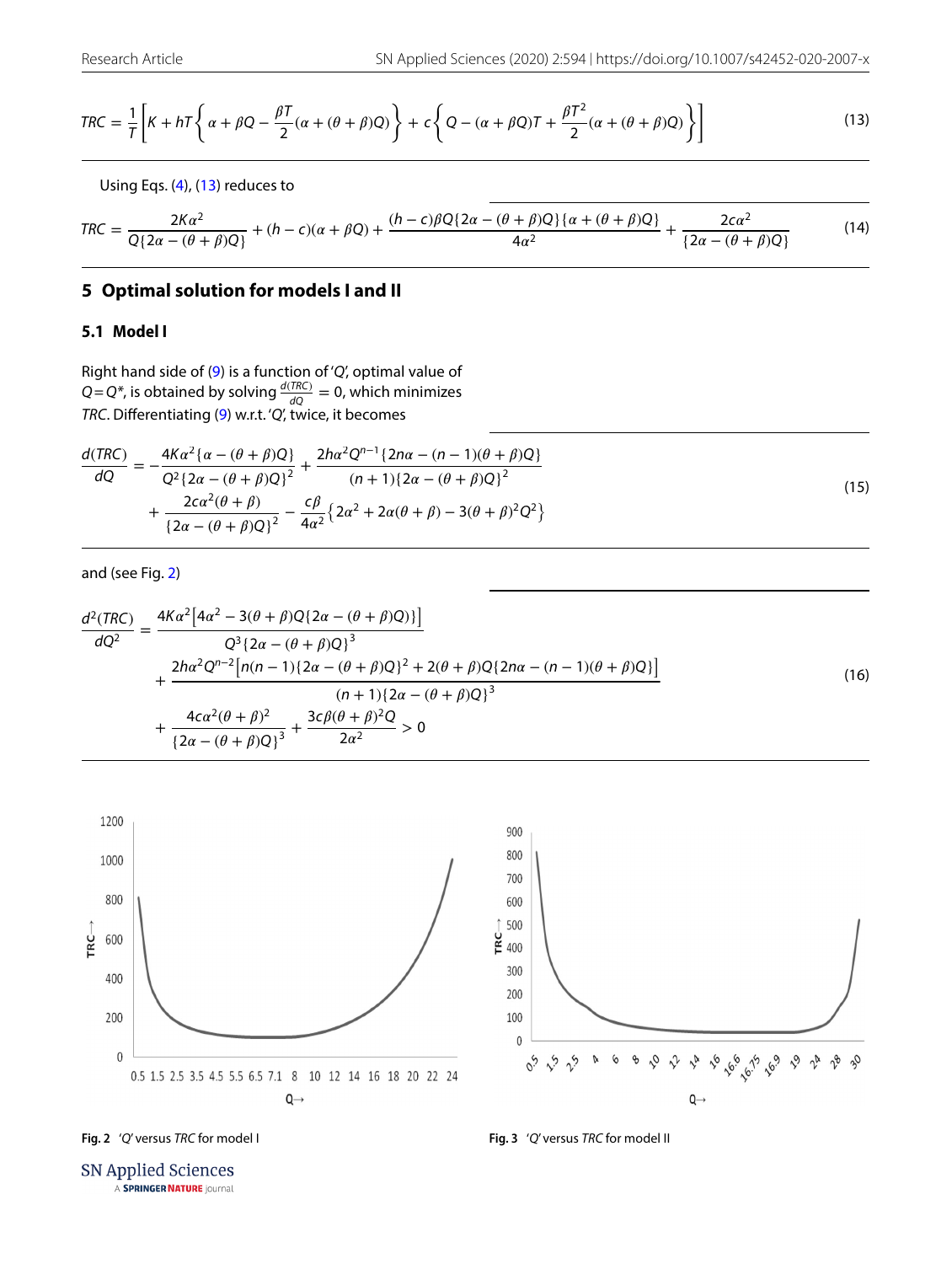Putting  $\frac{d(TRC)}{dQ} = 0$ , we get

$$
4K\alpha^{2}\{\alpha - (\theta + \beta)Q\} - \frac{2h\alpha^{2}Q^{n+1}\{2n\alpha - (n-1)(\theta + \beta)Q\}}{(n+1)} - 2c\alpha^{2}Q^{2}(\theta + \beta) + \frac{c\beta Q^{2}\{2\alpha - (\theta + \beta)Q\}^{2}\{2\alpha^{2} + 2\alpha(\theta + \beta) - 3(\theta + \beta)^{2}Q^{2}\}}{4\alpha^{2}} = 0
$$
\n(17)

Solving Eq.  $(17)$  $(17)$  for *Q*, optimal value of  $Q = Q^*$ , is obtained.

<span id="page-4-1"></span><span id="page-4-0"></span>Solving Eq. ([20\)](#page-4-2) for '*Q*', optimal *Q\** is obtained.

<span id="page-4-2"></span>From the above formulation, we derive following solution algorithm to derive approximate optimal values *T\**, *Q\** and *TRC\**.

## **5.2 Model II**

Right hand side of above Eq. [\(14\)](#page-3-3) is a function of '*Q*', Optimal  $Q = Q^*$  is obtained by solving  $\frac{d(TRC)}{dQ} = 0$ , which minimizes *TRC*. Diferentiating [\(14](#page-3-3)) w.r.t. '*Q*' two times, then

$$
\frac{d(TRC)}{dQ} = -\frac{4K\alpha^2 \{\alpha - (\theta + \beta)Q\}}{Q^2 \{2\alpha - (\theta + \beta)Q\}^2} + (h - c)\beta + \frac{(h - c)\beta \{2\alpha^2 - 3(\theta + \beta)^2 Q^2 + 2\alpha(\theta + \beta)Q\}}{4\alpha^2} + \frac{2c\alpha^2(\theta + \beta)}{\{2\alpha - (\theta + \beta)Q\}^2}.
$$
\n(18)

and (see Fig. [3](#page-3-4))

$$
\frac{d^2(TRC)}{dQ^2} = \frac{4K\alpha^2 \left[4\alpha^2 - 3(\theta + \beta)Q\{2\alpha - (\theta + \beta)Q\}\right]}{Q^3 \left\{2\alpha - (\theta + \beta)Q\right\}^3} + \frac{(h - c)\beta(\theta + \beta)\{\alpha - 3(\theta + \beta)Q\}}{2\alpha^2} + \frac{4c\alpha^2(\theta + \beta)^2}{\left\{2\alpha - (\theta + \beta)Q\right\}^3} > 0
$$
\n(19)

Putting Eq. [\(18](#page-4-1)) to zero, we get

$$
4K\alpha^2 \{\alpha - (\theta + \beta)Q\} - (h - c)\beta Q^2 \{2\alpha - (\theta + \beta)Q\}^2 - 2c\alpha^2 Q^2 (\theta + \beta)
$$

$$
-\frac{(h - c)\beta Q^2 \{2\alpha^2 - 3(\theta + \beta)^2 Q^2 + 2\alpha(\theta + \beta)Q\} \{2\alpha - (\theta + \beta)Q\}^2}{4\alpha^2} = 0.
$$
(20)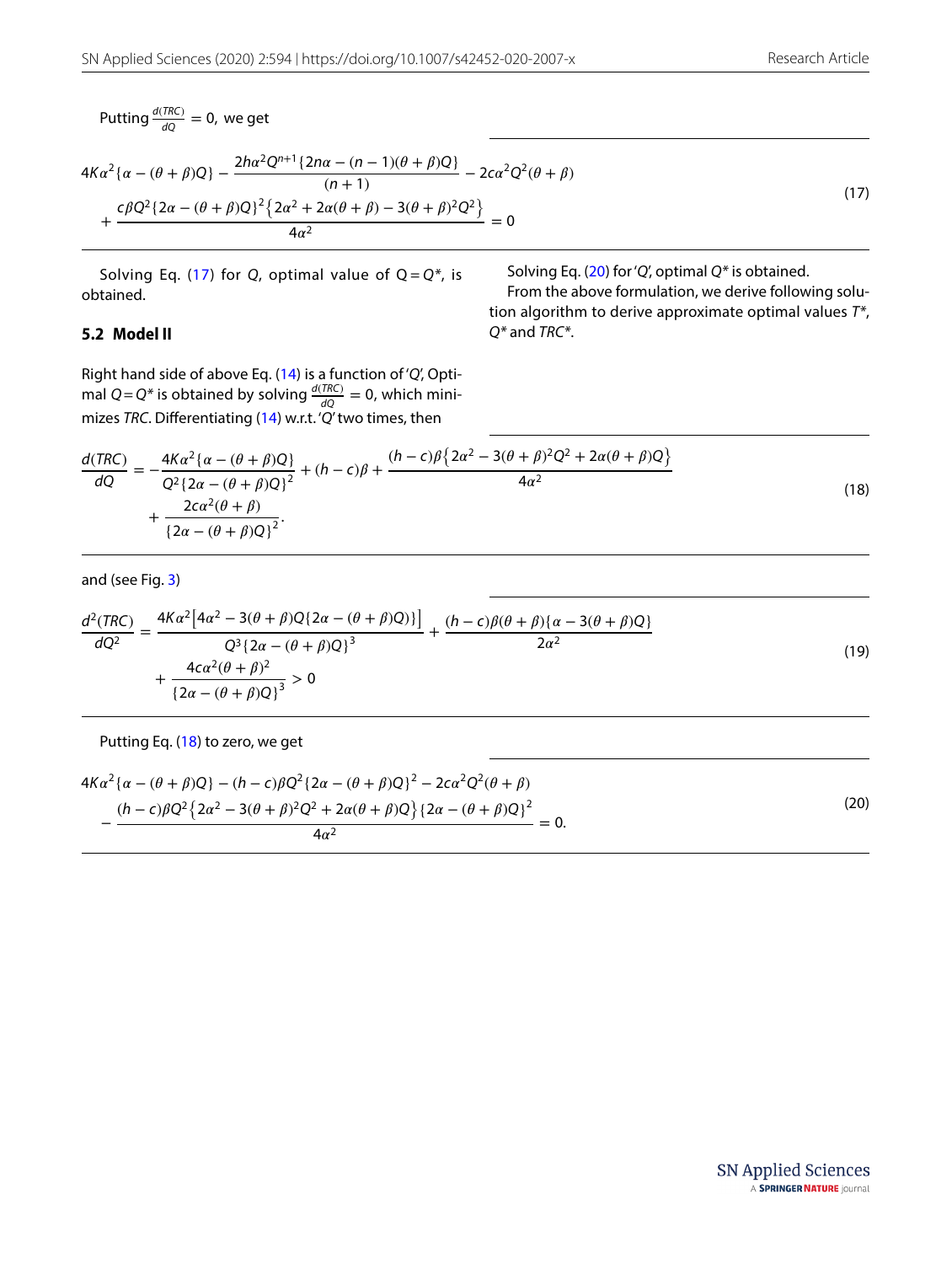<span id="page-5-2"></span>**Table 1** Numerical results of models I and II

# <span id="page-5-0"></span>**6 Solution algorithm**

*Step 1* Initialize the constraints

*Step 2* Calculate *TRC* from Eqs. [\(9](#page-2-8)) and ([14](#page-3-3)) for diferent values of *Q*

*Step 3* Repeat the above steps for all possible values of '*Q*', minimum *TRC* is obtain From Eqs. ([9](#page-2-8)) and ([14\)](#page-3-3) for models I and II separately. *TRC\** values constitute optimal solution for both models

*Step 4 T\** is obtained by substituting *Q\** into Eq. ([4](#page-2-2)) *Step 5* stop.

# <span id="page-5-1"></span>**7 Numerical example**

In the present section computational results are presented for optimal behavior of *Q\**, *T\**, and *TRC\**. Following table is developed to demonstrate the results for models I and II presented in this study with the following parameters *K*=\$ 200/order, *α*=2, *c*=\$ 10.00/unit, *h*=\$ 0.50/unit, *n*=*2* and  $\theta$  = 0.03.

Numerical results shown in Table [1,](#page-5-2) we obtain optimal values for model I are *Q\** (optimal order quantity) = 7.0 units, *T\** = 2.70,647 years, *TRC\** = \$ 101.873, and optimal alternative for model *II* are Q\* = 16.7 units, *T\**=3.81804 years, *TRC\**=\$ 36.6386. From Table [1](#page-5-2), it is clear that *TRC* is convex function with respect to *Q* i.e.  $\frac{d^2(TRC)}{dQ^2} > 0$ (in the following fgures between *TRC* and *Q* are convex, it shows that *TRC* will be minimum for *Q*). It means that the value of Q<sup>\*</sup> is obtained on solving  $\frac{d(TRC)}{dQ} = 0$ , minimizes *TRC\** for all *Q*. Figures for both cases are given below:

# **8 Sensitivity analysis**

# **8.1 Sensitivity analysis for model I**

In the present section computational results are presented for optimal behavior of *Q\**, *T\**, and *TRC\** for variation of *n* and *β*. Parameter values for models I and II are taken as *K*=\$ 200/order, *α*=2.0, *c*=\$ 10.00/unit, *h*=\$ 0.5/unit, and *θ*=0.03.

From Table [2](#page-6-0), following suggestions can be made.

From Table [2](#page-6-0), it can be seen that (1) Increase of stockdependent constraints, results decrease in order quantity, cycle time and increase in total relevant cost, keeping 'n' fxed. (2) Increase of '*n*', results decline in order quantity, cycle time and increase in total relevant cost, keeping '*β*' unchanged.

| Model I |           |          | Model II |          |          |  |  |
|---------|-----------|----------|----------|----------|----------|--|--|
| Q       | $T^*$     | TRC*     | Q        | $T^*$    | TRC*     |  |  |
| 0.5     | 0.245938  | 813.638  | 0.5      | 0.245938 | 813.650  |  |  |
| 1.0     | 0.483750  | 414.483  | 1.0      | 0.483750 | 414.302  |  |  |
| 1.5     | 0.713438  | 282.212  | 1.5      | 0.713438 | 279.624  |  |  |
| 2.0     | 0.935000  | 216.833  | 2.0      | 0.935000 | 212.619  |  |  |
| 2.5     | 1.148440  | 178.356  | 2.5      | 1.148440 | 172.286  |  |  |
| 3.0     | 1.353750  | 153.458  | 3.0      | 1.353750 | 145.293  |  |  |
| 3.5     | 1.550940  | 136.436  | 4.0      | 1.740000 | 111.336  |  |  |
| 4.0     | 1.740000  | 124.446  | 5.0      | 2.093750 | 90.7585  |  |  |
| 4.5     | 1.920940  | 115.914  | 6.0      | 2.415000 | 76.9047  |  |  |
| 5.0     | 2.093750  | 109.902  | 7.0      | 2.703750 | 66.9304  |  |  |
| 5.5     | 2.258440  | 105.820  | 8.0      | 2.960000 | 59.4206  |  |  |
| 6.0     | 2.415000  | 103.281  | 9.0      | 3.183750 | 53.5965  |  |  |
| 6.5     | 2.563440  | 102.025  | 10.0     | 3.375000 | 48.9984  |  |  |
| $7.0*$  | 2.703750* | 101.873* | 11.0     | 3.533750 | 45.3418  |  |  |
| 7.1     | 2.706470  | 101.880  | 12.0     | 3.660000 | 42.4460  |  |  |
| 7.5     | 2.835940  | 102.700  | 13.0     | 3.753750 | 40.1954  |  |  |
| 8.0     | 2.960000  | 104.422  | 14.0     | 3.815000 | 38.5188  |  |  |
| 9.0     | 3.183750  | 110.343  | 15.0     | 3.843750 | 37.3771  |  |  |
| 10.0    | 3.375000  | 119.409  | 16.0     | 3.840000 | 36.7572  |  |  |
| 11.0    | 3.533750  | 131.622  | 16.5     | 3.825940 | 36.6450  |  |  |
| 12.0    | 3.660000  | 147.150  | 16.6     | 3.822150 | 36.6388  |  |  |
| 13.0    | 3.753750  | 166.310  | 16.7*    | 3.81804* | 36.6380* |  |  |
| 14.0    | 3.815000  | 189.573  | 16.75    | 3.815860 | 36.6397  |  |  |
| 15.0    | 3.843750  | 217.581  | 16.8     | 3.813600 | 36.6427  |  |  |
| 16.0    | 3.840000  | 251.195  | 16.9     | 3.808840 | 36.6530  |  |  |
| 17.0    | 3.803750  | 291.551  | 17.0     | 3.803750 | 36.6688  |  |  |
| 18.0    | 3.735000  | 340.191  | 19.0     | 3.633750 | 38.2462  |  |  |
| 19.0    | 3.633750  | 399.167  | 22.0     | 3.135000 | 46.5095  |  |  |
| 20.0    | 3.500000  | 471.338  | 24.0     | 2.640000 | 58.7871  |  |  |
| 21.0    | 3.333750  | 560.745  | 26.0     | 2.015000 | 83.1931  |  |  |
| 22.0    | 3.135000  | 673.289  | 28.0     | 1.260000 | 144.237  |  |  |
| 23.0    | 2.903750  | 817.924  | 29.0     | 0.833750 | 226.443  |  |  |
| 24      | 2.64      | 1008.91  | 30       | 0.375    | 521.146  |  |  |

The bold date numbers show the optimal values of Q, T and TRC

### **8.2 Sensitivity analysis for model II**

We take the similar stricture values as in model I. Table [3](#page-6-1), shows the approximate values of Q\*, *T\**, and *TRC\** with efect of *β*.

From Table [3,](#page-6-1) following deduction can be drawn.

Enlarge of '*β*' results, decline in most favorable order quantity, cycle time and strengthen in optimal total relevant cost.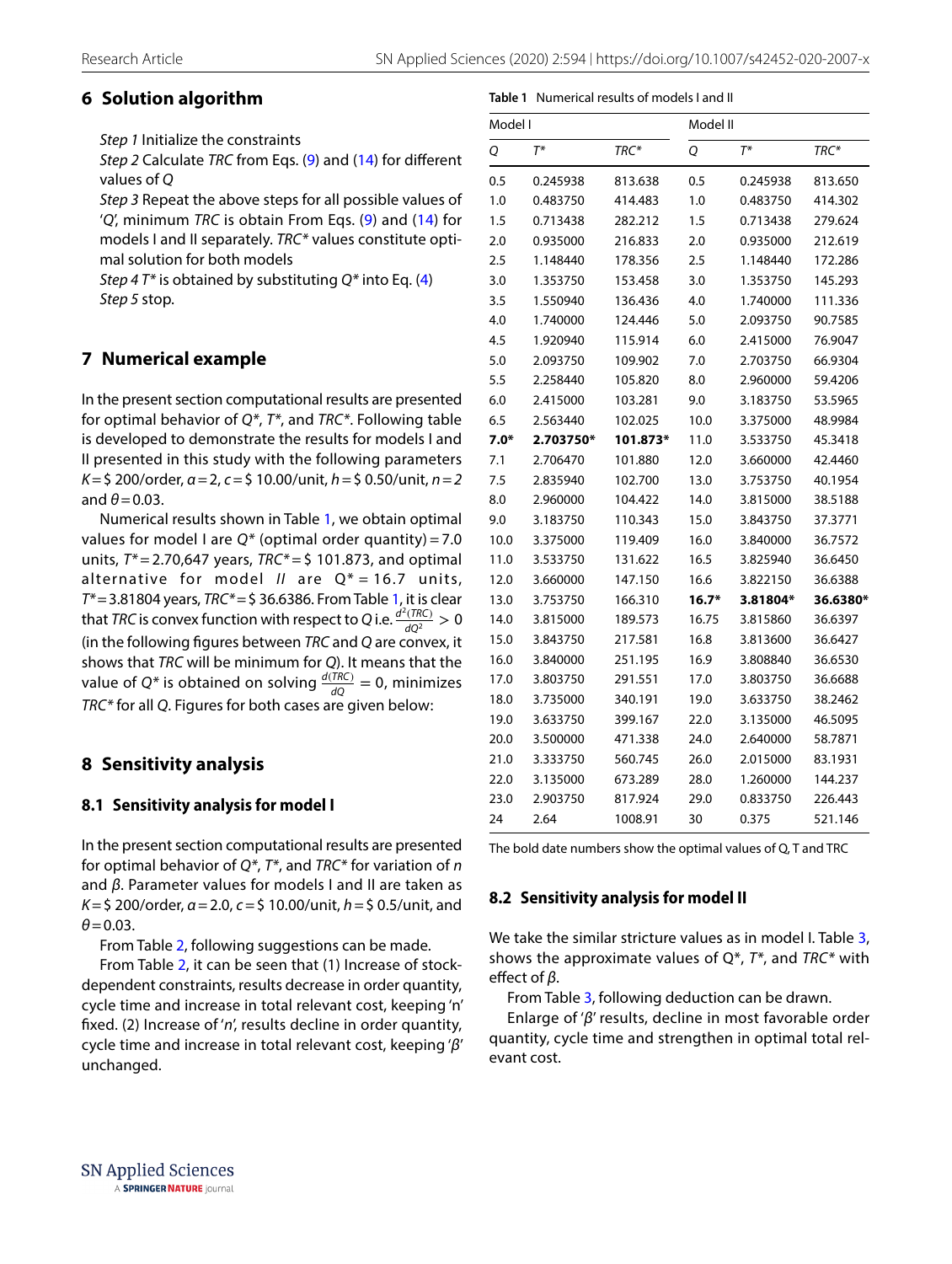<span id="page-6-0"></span>**Table 2** Outcome of *Q\**, *T*\* and **Table 2** Outcome of Q\*, T\* and  $n = \beta$ <br>TRC\* with variation of '*n'* and 'β' *n* 

| n              | β       |         |         |         |         |         |         |         |                 |
|----------------|---------|---------|---------|---------|---------|---------|---------|---------|-----------------|
|                | 0.1     | 0.2     | 0.3     | 0.4     | 0.5     | 0.6     | 0.7     | 0.8     | 0.9             |
| $\overline{2}$ |         |         |         |         |         |         |         |         |                 |
| $Q^*$          | 6.95311 | 5.73663 | 4.70692 | 3.91758 | 3.32509 | 2.87554 | 2.52728 |         | 2.25144 2.02844 |
| $T^*$          | 2.69094 | 1.92218 | 1.43956 | 1.13387 | 0.93007 | 0.78661 | 0.68081 | 0.59981 | 0.53590         |
| TRC*           | 108.844 | 131.550 | 164.926 | 200.817 | 238.247 | 276.587 | 315.472 | 354.696 | 394.138         |
| 3              |         |         |         |         |         |         |         |         |                 |
| $Q^*$          | 4.49699 | 4.19343 | 3.83711 | 3.45738 | 3.08787 | 2.75292 | 2.46256 |         | 2.21629 2.00878 |
| $T^*$          | 1.91987 | 1.59115 | 1.31121 | 1.08619 | 0.91225 | 0.77965 | 0.67792 |         | 0.59853 0.53530 |
| TRC*           | 134.689 | 157.390 | 183.797 | 213.723 | 246.294 | 281.996 | 318.909 | 356.873 | 395.509         |
| 4              |         |         |         |         |         |         |         |         |                 |
| $Q^*$          | 3.35013 | 3.23872 | 3.10169 | 2.93836 | 2.75216 | 2.55144 | 2.34794 |         | 2.15296 1.97410 |
| $T^*$          | 1.49269 | 1.31779 | 1.15400 | 1.00510 | 0.87428 | 0.76307 | 0.67093 |         | 0.59557 0.53402 |
| TRC*           | 164.987 | 184.144 | 206.227 | 231.379 | 259.658 | 290.913 | 324.734 | 360.546 | 397.771         |
| 5              |         |         |         |         |         |         |         |         |                 |
| Q*             | 2.73937 | 2.68428 | 2.61720 | 2.53596 | 2.43895 | 2.32576 | 2.19821 |         | 2.06099 1.92094 |
| $T^*$          | 1.24774 | 1.13499 | 1.02605 | 0.92231 | 0.82539 | 0.73691 | 0.65817 |         | 0.58980 0.53151 |
| TRC*           | 190.667 | 207.903 | 227.495 | 249.633 | 274.504 | 302.228 | 332.775 | 365.892 | 401.132         |
| 6              |         |         |         |         |         |         |         |         |                 |
| $Q^*$          | 2.37030 | 2.33760 | 2.29840 | 2.25123 | 2.19455 | 2.12682 | 2.04696 | 1.95497 | 1.85278         |
| $T^*$          | 1.09385 | 1.01170 | 0.93129 | 0.85321 | 0.77821 | 0.70720 | 0.64114 |         | 0.58096 0.52733 |
| TRC*           | 212.113 | 228.181 | 246.235 | 266.453 | 289.035 | 314.174 | 342.001 | 372.523 | 405.553         |
| 7              |         |         |         |         |         |         |         |         |                 |
| 0*             | 2.12620 | 2.10439 | 2.07857 | 2.04786 | 2.01111 | 1.96706 | 1.91435 |         | 1.85176 1.77872 |
| $T^*$          | 0.98964 | 0.92488 | 0.86107 | 0.79852 | 0.73760 | 0.67882 | 0.62277 |         | 0.57012 0.52156 |
| TRC*           | 230.083 | 245.374 | 262.403 | 281.330 | 302.341 | 325.635 | 351.399 | 379.758 | 410.718         |
| 8              |         |         |         |         |         |         |         |         |                 |
| $Q^*$          | 1.95391 | 1.93817 | 1.91975 | 1.89803 | 1.87222 | 1.84140 | 1.80444 |         | 1.76007 1.70705 |
| $T^*$          | 0.91492 | 0.86109 | 0.80785 | 0.75538 | 0.70389 | 0.65368 | 0.60511 |         | 0.55863 0.51477 |
| TRC*           | 245.269 | 260.010 | 276.313 | 294.323 | 314.210 | 336.163 | 360.378 | 387.030 | 416.226         |
| 9              |         |         |         |         |         |         |         |         |                 |
| Q*             | 1.82629 | 1.81429 | 1.80036 | 1.78405 | 1.76482 | 1.74198 | 1.71465 |         | 1.68177 1.64211 |
| $T^*$          | 0.85895 | 9.81251 | 0.76648 | 0.72095 | 0.67607 | 0.63202 | 0.58905 |         | 0.54744 0.50758 |
| TRC*           | 258.228 | 272.560 | 288.325 | 305.656 | 324.702 | 345.655 | 368.691 | 394.004 | 421.753         |
| 10             |         |         |         |         |         |         |         |         |                 |
| Q*             | 1.72821 | 1.71866 | 1.70766 | 1.69488 | 1.67989 | 1.66218 | 1.64108 |         | 1.61574 1.58509 |
| $T^*$          | 0.81557 | 0.77441 | 0.73354 | 0.69304 | 0.65299 | 0.61352 | 0.57479 |         | 0.53702 0.50047 |
| TRC*           | 269.395 | 283.410 | 298.762 | 315.570 | 333.729 | 354.151 | 376.270 | 400.525 | 427.097         |

<span id="page-6-1"></span>

|             | <b>Table 3</b> Effect of ' $\beta$ ' on $Q^*$ , $T^*$ |
|-------------|-------------------------------------------------------|
| and $TRC^*$ |                                                       |

| <b>Table 3</b> Effect of ' $\beta$ ' on $Q^*$ , $T^*$<br>and $TRC*$ | R    | 0.1    | 0.2           | 0.3    | 0.4    | 0.5    | 0.6                  | 0.7    | 0.8    | 0.9           |
|---------------------------------------------------------------------|------|--------|---------------|--------|--------|--------|----------------------|--------|--------|---------------|
|                                                                     |      | 13.122 | 7.8703        | 5.6339 |        |        | 4.3919 3.6004 3.0514 |        |        |               |
|                                                                     |      |        | 3.7630 2.1543 |        |        |        |                      | 0.6842 |        | 0.6019 0.5373 |
|                                                                     | TRC* | 39.961 | 73.762        | 111.16 | 149.69 | 188.75 | 228.09               | 267.60 | 307.22 | 346.92        |